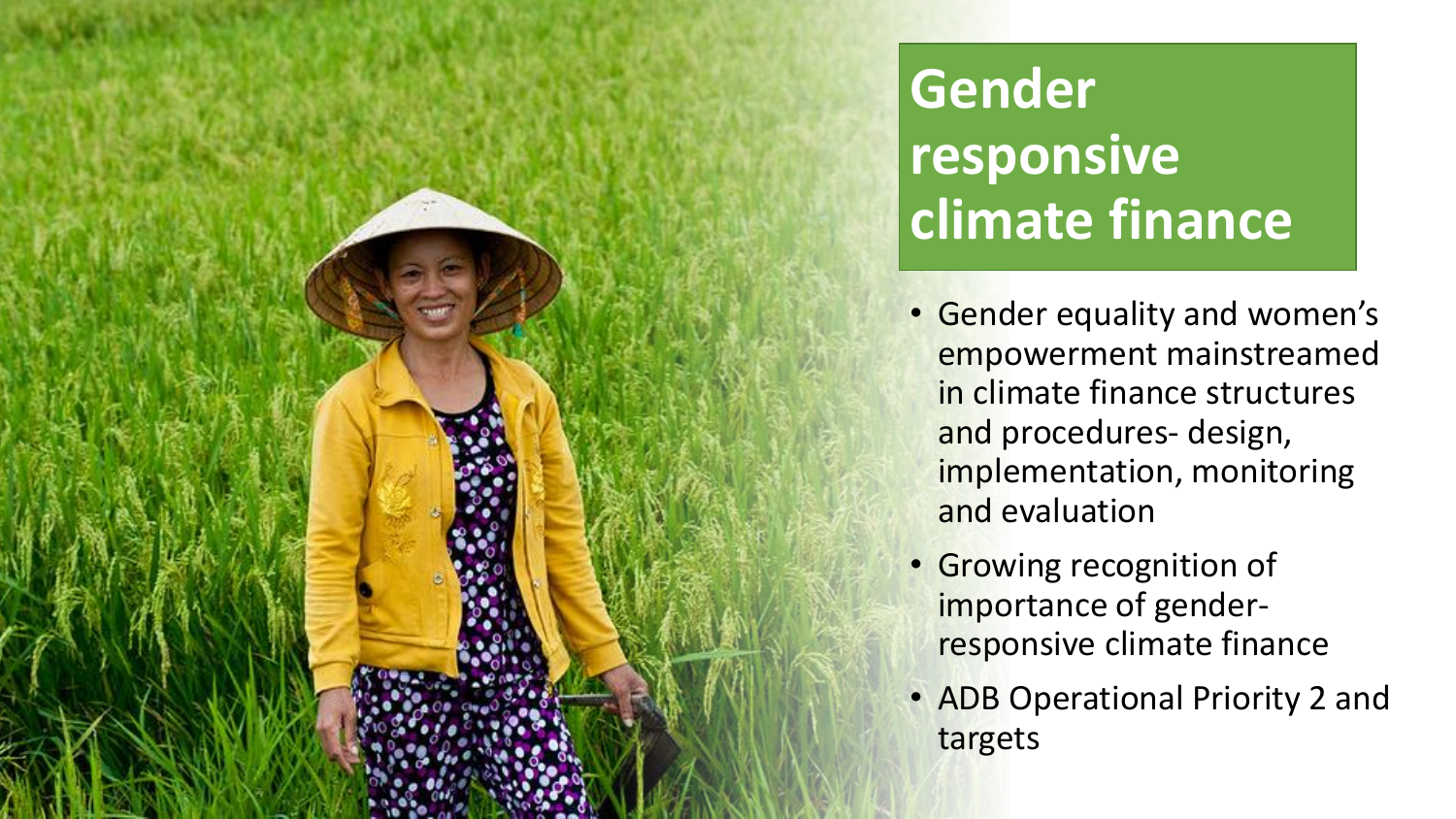

|  |  |  |  | • Implementation of gender policies at institutional level and resources |
|--|--|--|--|--------------------------------------------------------------------------|
|--|--|--|--|--------------------------------------------------------------------------|

- Intentional and explicit focus on gender equality and women's empowerment
- Lack of accounting on how much climate finance is gender responsive-OECD 8.6% of total ODA climate related in support for gender equality
- OXFAM report only 1.5% of climate ODA identified gender equality as primary objective

**Challenges**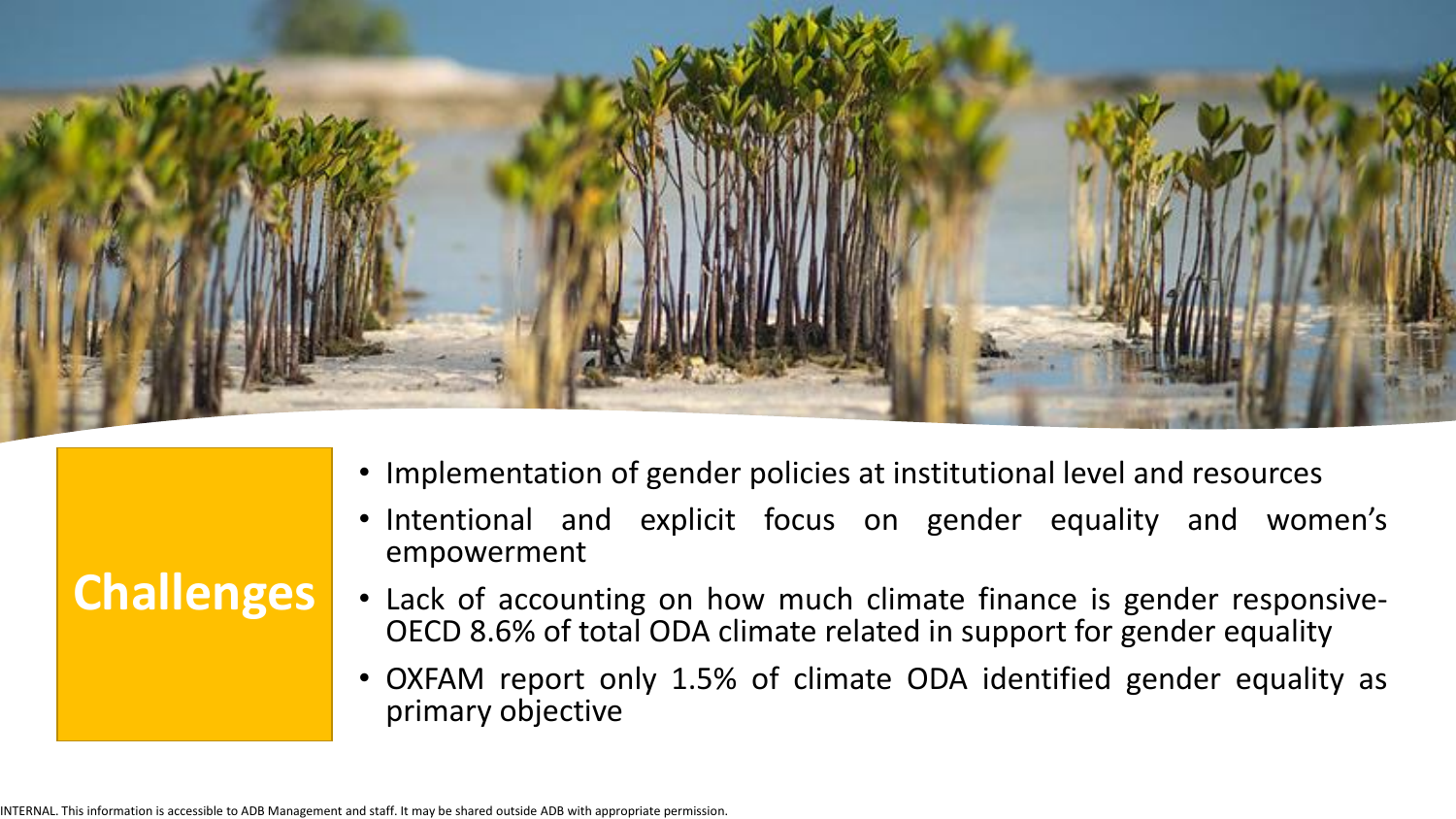

## **What's required?**

- Increased climate finance that has gender equality as a key objective
	- ADB four categories of gender mainstreaming, and targets by 2030
- Better tracking of gender responsive climate finance
- Increased access by women's organizations to climate finance
	- ADB Women focused investments, supporting grassroots women
- Demonstrating and documenting results of how gender equality contributes to more effective climate change adaptation and mitigation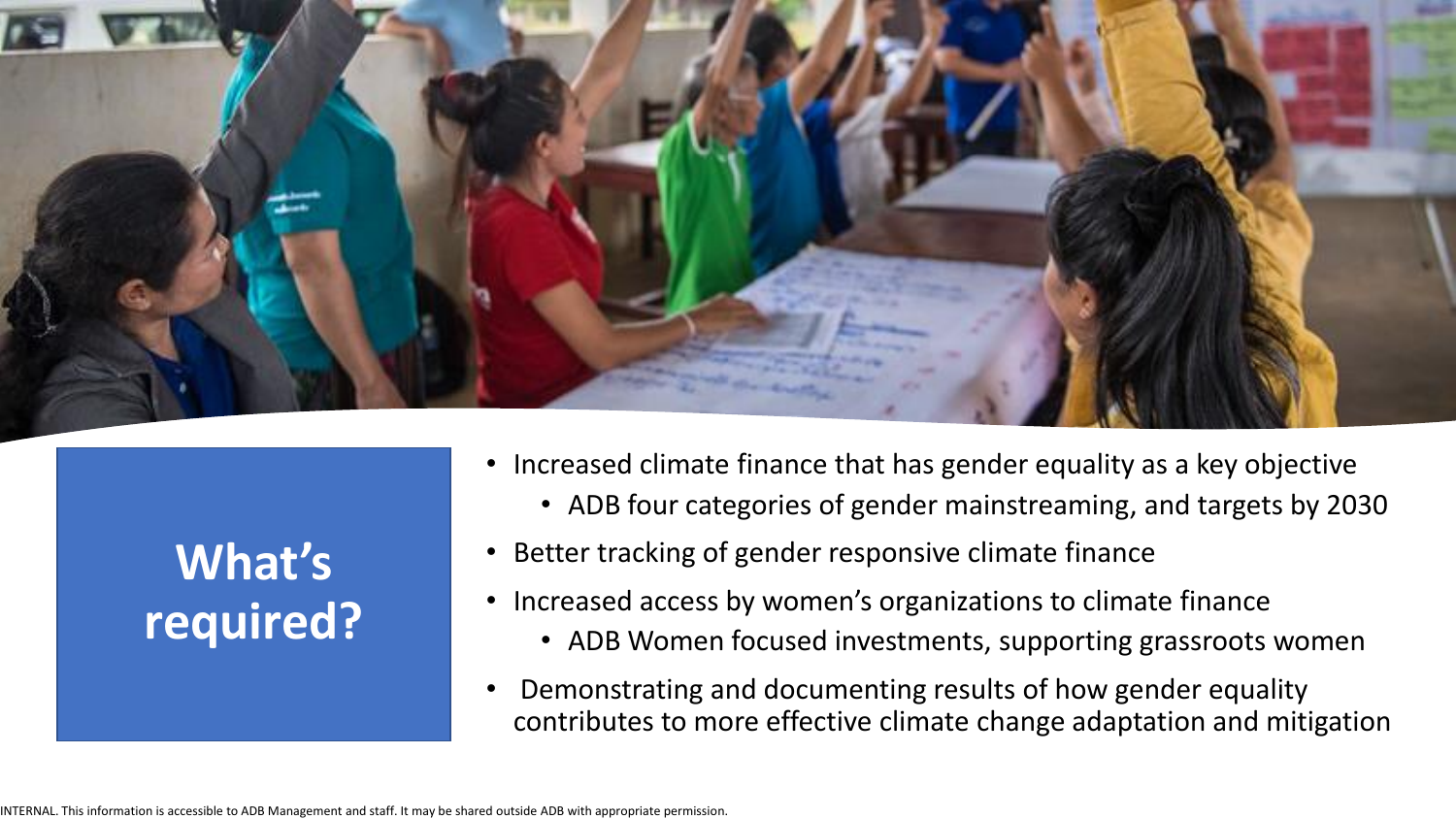

**Making Climate Finance Gender Responsive** 

- Existing tools: gender responsive budgeting
- Technical skills on gender need to be strengthened in climate change bodies- limited progress in mainstreaming gender in national climate change and DRR Frameworks.
- Ensure greater accountability for gender mainstreaming throughout the project cycle.
- Establish mechanisms for women's organizations to access climate finance